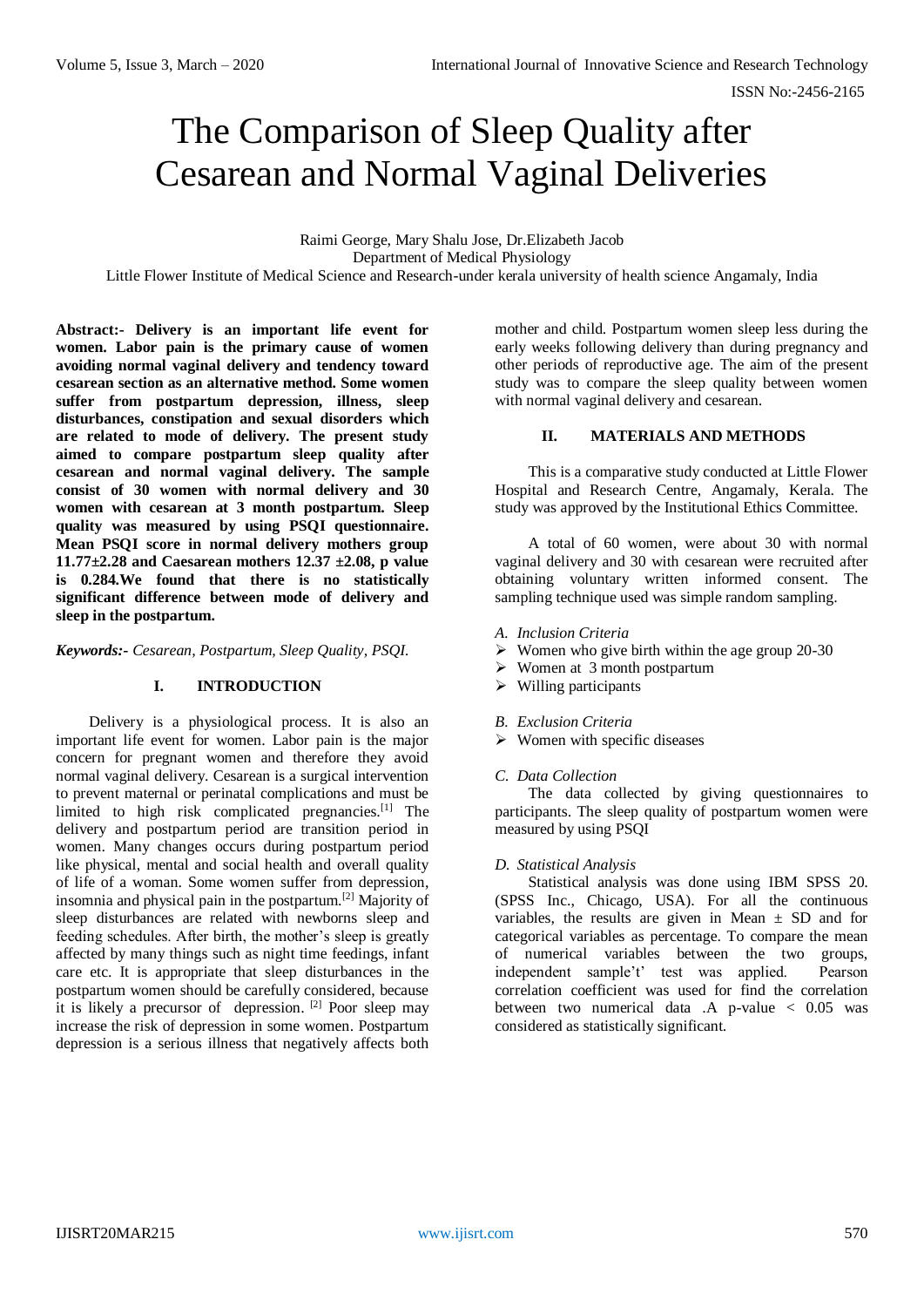ISSN No:-2456-2165

| Group           | n  | Mean $\pm SD$     | p value |
|-----------------|----|-------------------|---------|
|                 |    |                   |         |
| Normal Delivery | 30 | $11.77 \pm 2.285$ | 0.284   |
|                 |    |                   |         |
| Cesarean        | 30 | $12.37 \pm 2.008$ |         |
|                 |    |                   |         |

**III. RESULT**

Table1:- Comparison of mean PSQI between groups

Table 1 shows the comparison of mean PSQI scores of women with normal delivery and cesarean.There were 30 women in each group. The mean PSQI score of normal delivery group was  $11.77\pm2.285$  and  $12.37\pm2.008$  in cesarean group. The p value 0.284.



Mean PSQI score in normal delivery mothers group 11.77 $\pm$ 2.28 and Caesarean mothers 12.37  $\pm$ 2.08, p value is 0.284 so there is no statistically significant mean difference between groups .

# **IV. DISCUSSION**

A study by Montgomery-Downs *et.al* had shown that there were no statistically significant delivery methods differences on any sleep measure through postpartum week 6.Our study also shows that there is no significant difference in mode of delivery and postpartum sleep.

A study conducted by Laura Creti *et.al* had shown that a persisting tendency to sleep difficulty, anxiety and mood in a small percentage of mothers that does not respond to conditions at 6 month postpartum.There were no statistically significant difference between method of delivery and sleep in the postpartum.

Another study conducted by Signe Karen *et.al* had shown that Poor sleep may increase the risk of depression in some women, but as previously known risk factors were also associated, mothers diagnosed with postpartum depression are not merely reporting symptoms of chronic sleep deprivation.

The study conducted by Iranpour S *et.al* had shown that there is an association between sleep quality in women who had given birth in the last three months and symptoms of postpartum depression.In our study the women who had less sleep but no symptoms of depression in the postpartum

#### **V. CONCLUSION**

Sleep is less during the postpartum mainly due to night time feeding, infant care etc. This study shows that there is no significant difference between the mode of delivery and sleep in the postpartum. Further studies are needed to find out more information in larger samples.